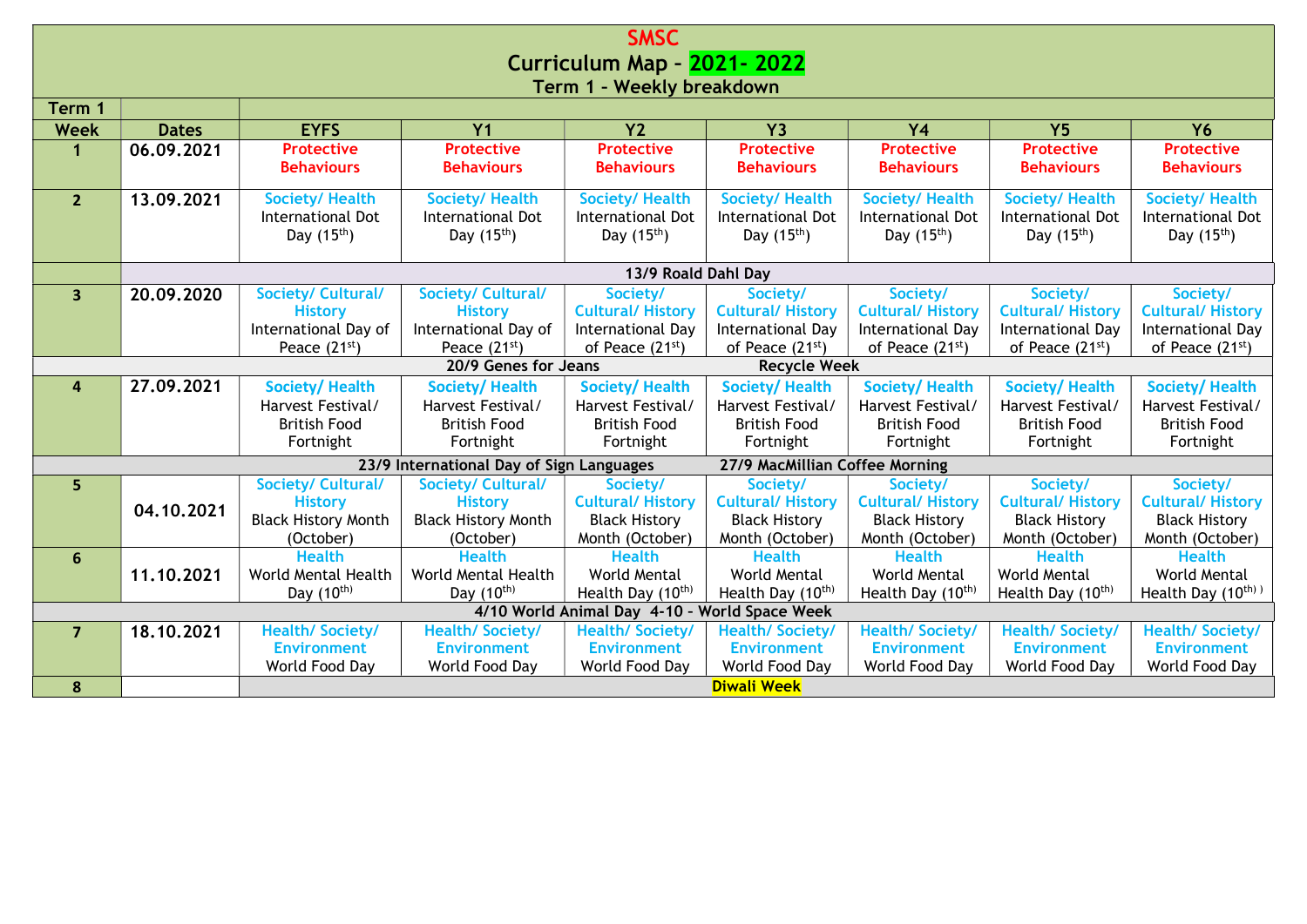| <b>SMSC</b><br><b>Curriculum Map</b><br>Term 2 - Weekly breakdown |              |                                                                  |                                                                  |                                                                  |                                                                            |                                                                     |                                                                     |                                                                            |  |  |  |
|-------------------------------------------------------------------|--------------|------------------------------------------------------------------|------------------------------------------------------------------|------------------------------------------------------------------|----------------------------------------------------------------------------|---------------------------------------------------------------------|---------------------------------------------------------------------|----------------------------------------------------------------------------|--|--|--|
| Term 2                                                            |              |                                                                  |                                                                  |                                                                  |                                                                            |                                                                     |                                                                     |                                                                            |  |  |  |
| <b>Week</b>                                                       | <b>Dates</b> | <b>EYFS</b>                                                      | Y <sub>1</sub>                                                   | Y <sub>2</sub>                                                   | <b>Y3</b>                                                                  | <b>Y4</b>                                                           | Y <sub>5</sub>                                                      | <b>Y6</b>                                                                  |  |  |  |
| $\overline{2}$                                                    | 01.11.2021   | Society/BV<br>Remembrance Day                                    | Society/BV<br>Remembrance Day                                    | Society/BV<br>Remembrance Day                                    | Society/BV<br>Remembrance<br>Day                                           | <b>S Society/ BV</b><br>Remembrance<br>Day                          | Society/BV<br>Remembrance<br>Day                                    | Society/BV<br>Remembrance<br>Day                                           |  |  |  |
| $\overline{\mathbf{3}}$                                           | 08.11.2021   | <b>Society</b><br>World Kindness<br>Day $(13th)$                 | <b>Society</b><br>World Kindness Day<br>$(13^{th})$              | <b>Society</b><br><b>World Kindness</b><br>Day $(13th)$          | <b>Society</b><br>World Kindness<br>Day $(13th)$                           | <b>Society</b><br>World Kindness<br>Day $(13th)$                    | <b>Society</b><br>World Kindness<br>Day $(13th)$                    | <b>Society</b><br>World Kindness<br>Day $(13th)$                           |  |  |  |
| $\overline{4}$                                                    | 15, 11, 2021 | Charity, Health,<br><b>Society, Safety</b><br>Anti-Bullying Week | Charity, Health,<br><b>Society, Safety</b><br>Anti-Bullying Week | Charity, Health,<br><b>Society, Safety</b><br>Anti-Bullying Week | <b>Charity, Health,</b><br><b>Society, Safety</b><br>Anti-Bullying<br>Week | Charity, Health,<br><b>Society, Safety</b><br>Anti-Bullying<br>Week | Charity, Health,<br><b>Society, Safety</b><br>Anti-Bullying<br>Week | <b>Charity, Health,</b><br><b>Society, Safety</b><br>Anti-Bullying<br>Week |  |  |  |
|                                                                   |              |                                                                  |                                                                  | <b>Road Safety Week</b>                                          | $16/11 -$ No Pens Day                                                      |                                                                     |                                                                     |                                                                            |  |  |  |
| 5                                                                 | 22.11.2021   | <b>Cultural</b><br>Thanksgiving                                  | <b>Cultural</b><br>Thanksgiving                                  | <b>Cultural</b><br>Thanksgiving                                  | <b>Cultural</b><br>Thanksgiving                                            | <b>Cultural</b><br>Thanksgiving                                     | <b>Cultural</b><br>Thanksgiving                                     | <b>Cultural</b><br>Thanksgiving                                            |  |  |  |
| 6                                                                 | 29.11.2021   | <b>Cultural</b><br>Hanukah                                       | <b>Cultural</b><br>Hanukah                                       | <b>Cultural</b><br>Hanukah                                       | <b>Cultural</b><br>Hanukah                                                 | <b>Cultural</b><br>Hanukah                                          | <b>Cultural</b><br>Hanukah                                          | <b>Cultural</b><br>Hanukah                                                 |  |  |  |
|                                                                   |              |                                                                  |                                                                  | 3/12 International Day of People with Disabilities               |                                                                            |                                                                     |                                                                     |                                                                            |  |  |  |
| $\overline{7}$                                                    | 6.12.2021    | <b>Society</b><br>Human Rights Day<br>$(10^{Th})$                | <b>Society</b><br>Human Rights Day<br>$(10^{Th})$                | <b>Society</b><br>Human Rights Day<br>$(10^{Th})$                | <b>Society</b><br>Human Rights Day<br>$(10^{Th})$                          | <b>Society</b><br>Human Rights Day<br>$(10^{Th})$                   | <b>Society</b><br>Human Rights Day<br>$(10^{Th})$                   | <b>Society</b><br>Human Rights Day<br>$(10^{Th})$                          |  |  |  |
| 8                                                                 | 13.12.2021   | <b>Cultural</b><br><b>Christmas Around</b><br>the World          | <b>Cultural</b><br><b>Christmas Around</b><br>the World          | <b>Cultural</b><br>Christmas Around<br>the World                 | <b>Cultural</b><br><b>Christmas Around</b><br>the World                    | <b>Cultural</b><br><b>Christmas Around</b><br>the World             | <b>Cultural</b><br>Christmas Around<br>the World                    | <b>Cultural</b><br><b>Christmas Around</b><br>the World                    |  |  |  |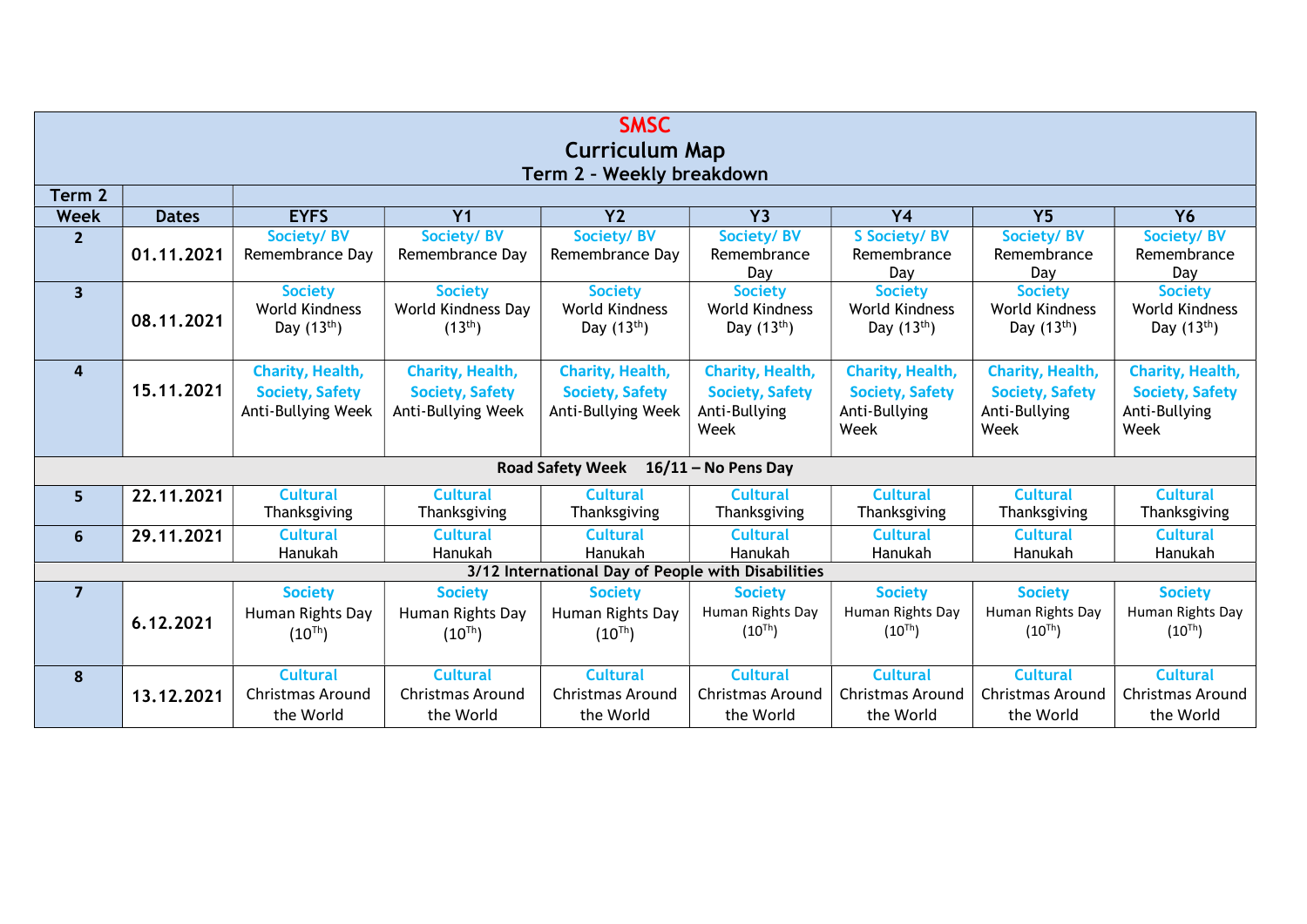| <b>SMSC</b>                                                    |              |                         |                           |                                         |                               |                         |                         |                         |  |
|----------------------------------------------------------------|--------------|-------------------------|---------------------------|-----------------------------------------|-------------------------------|-------------------------|-------------------------|-------------------------|--|
| <b>Curriculum Map</b>                                          |              |                         |                           |                                         |                               |                         |                         |                         |  |
| Term 3 - Weekly breakdown                                      |              |                         |                           |                                         |                               |                         |                         |                         |  |
| Term <sub>3</sub>                                              |              |                         |                           |                                         |                               |                         |                         |                         |  |
| <b>Week</b>                                                    | <b>Dates</b> | <b>EYFS</b>             | Y <sub>1</sub>            | Y <sub>2</sub>                          | <b>Y3</b>                     | <b>Y4</b>               | <b>Y5</b>               | <b>Y6</b>               |  |
|                                                                | 03.01.2022   | <b>Protective</b>       | <b>Protective</b>         | <b>Protective</b>                       | <b>Protective</b>             | <b>Protective</b>       | <b>Protective</b>       | <b>Protective</b>       |  |
|                                                                |              | <b>Behaviours</b>       | <b>Behaviours</b>         | <b>Behaviours</b>                       | <b>Behaviours</b>             | <b>Behaviours</b>       | <b>Behaviours</b>       | <b>Behaviours</b>       |  |
| $\overline{2}$                                                 |              | <b>Society</b>          | <b>Society</b>            | <b>Society</b>                          | <b>Society</b>                | <b>Society</b>          | <b>Society</b>          | <b>Society</b>          |  |
|                                                                | 10.01.2022   | World Religion          | World Religion Day        | World Religion                          | World Religion                | World Religion          | World Religion          | World Religion          |  |
|                                                                |              | Day $(16^{th})$         | $(16^{th})$               | Day $(16^{th})$                         | Day $(16^{th})$               | Day $(16)$              | Day $(16^{th})$         | Day $(16^{th})$         |  |
| 13/1 Make Your Dreams Come True Day<br>18/1 Winne The Pooh Day |              |                         |                           |                                         |                               |                         |                         |                         |  |
|                                                                |              |                         |                           |                                         |                               |                         |                         |                         |  |
| 3 <sup>1</sup>                                                 | 17.01.2022   | <b>Cultural</b>         | <b>Cultural</b>           | <b>Cultural</b>                         | <b>Cultural</b>               | <b>Cultural</b>         | <b>Cultural</b>         | <b>Cultural</b>         |  |
|                                                                |              | <b>Burns Night</b>      | <b>Burns Night</b>        | <b>Burns Night</b>                      | <b>Burns Night</b>            | <b>Burns Night</b>      | <b>Burns Night</b>      | <b>Burns Night</b>      |  |
|                                                                |              |                         |                           | 23/1 Handwriting Day                    | 26/1 Australia Day            |                         |                         |                         |  |
| $\overline{4}$                                                 |              | Society/                | Society/ Cultural/        | Society/ Cultural/                      | Society/                      | Society/                | Society/                | Society/                |  |
|                                                                | 24.01.2022   | <b>Cultural/History</b> | <b>History</b>            | <b>History</b>                          | <b>Cultural/History</b>       | <b>Cultural/History</b> | <b>Cultural/History</b> | <b>Cultural/History</b> |  |
|                                                                |              | Holocaust               | <b>Holocaust Memorial</b> | <b>Holocaust</b>                        | Holocaust                     | Holocaust               | Holocaust               | Holocaust               |  |
|                                                                |              | Memorial Day            | Day                       | Memorial Day                            | Memorial Day                  | Memorial Day            | Memorial Day            | Memorial Day            |  |
| 5 <sup>1</sup>                                                 | 31.02.2022   | <b>Cultural</b>         | <b>Cultural</b>           | <b>Cultural</b>                         | <b>Cultural</b>               | <b>Cultural</b>         | <b>Cultural</b>         | <b>Cultural</b>         |  |
|                                                                |              | <b>Chinese New Year</b> | <b>Chinese New Year</b>   | Chinese New Year                        | <b>Chinese New</b>            | <b>Chinese New</b>      | <b>Chinese New</b>      | <b>Chinese New</b>      |  |
|                                                                |              |                         |                           |                                         | Year                          | Year                    | Year                    | Year                    |  |
|                                                                |              |                         |                           |                                         |                               |                         |                         |                         |  |
|                                                                |              |                         |                           | 4/2 World Cancer Day 4/2 Rosa Parks Day | <b>Safer Internet Day 8/2</b> |                         |                         |                         |  |
| 6                                                              |              | <b>Health</b>           | <b>Health</b>             | <b>Health</b>                           | <b>Health</b>                 | <b>Health</b>           | <b>Health</b>           | <b>Health</b>           |  |
|                                                                | 07.02.2022   | Children's Mental       | Children's Mental         | Children's Mental                       | Children's Mental             | Children's Mental       | Children's Mental       | Children's Mental       |  |
|                                                                |              | Health                  | Health                    | Health                                  | Health                        | Health                  | Health                  | Health                  |  |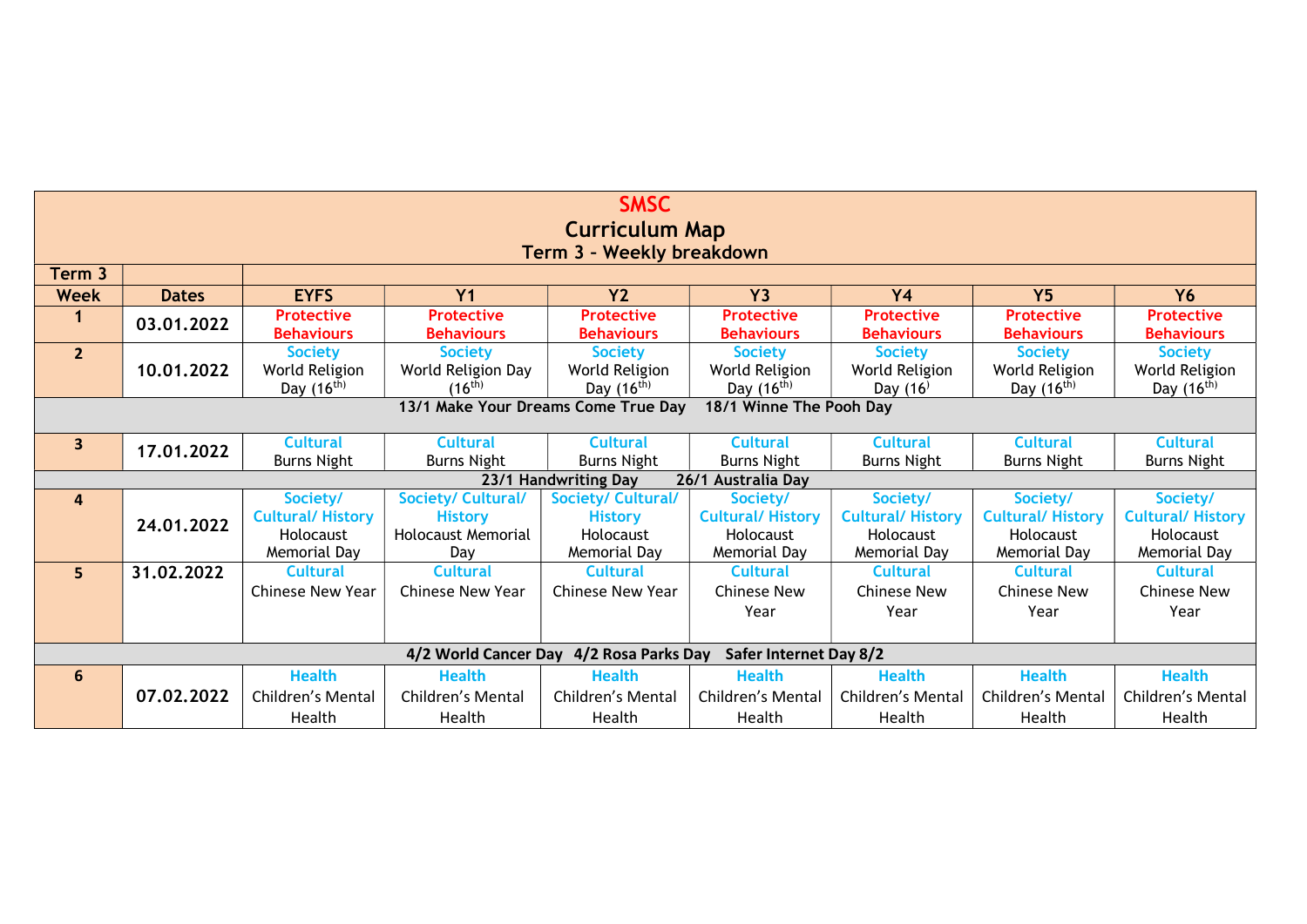| <b>SMSC</b>              |                                                                          |                               |                               |                               |                               |                               |                               |                               |  |  |  |
|--------------------------|--------------------------------------------------------------------------|-------------------------------|-------------------------------|-------------------------------|-------------------------------|-------------------------------|-------------------------------|-------------------------------|--|--|--|
| <b>Curriculum Map</b>    |                                                                          |                               |                               |                               |                               |                               |                               |                               |  |  |  |
| Term 4- Weekly breakdown |                                                                          |                               |                               |                               |                               |                               |                               |                               |  |  |  |
| Term 4                   |                                                                          |                               |                               |                               |                               |                               |                               |                               |  |  |  |
| <b>Week</b>              | <b>Dates</b>                                                             | <b>EYFS</b>                   | Y <sub>1</sub>                | Y <sub>2</sub>                | <b>Y3</b>                     | <b>Y4</b>                     | Y <sub>5</sub>                | <b>Y6</b>                     |  |  |  |
| 1                        |                                                                          | <b>Cultural</b>               | <b>Cultural</b>               | <b>Cultural</b>               | <b>Cultural</b>               | <b>Cultural</b>               | <b>Cultural</b>               | <b>Cultural</b>               |  |  |  |
|                          | 21.02.2022                                                               | International                 | <b>International Mother</b>   | International                 | International                 | International                 | International                 | International                 |  |  |  |
|                          |                                                                          | Mother                        | Language                      | Mother Language               | Mother Language               | Mother Language               | Mother Language               | Mother Language               |  |  |  |
|                          |                                                                          | Language Day                  | Dav                           | Dav                           | Day                           | Day                           | Day                           | Day                           |  |  |  |
| $\overline{2}$           |                                                                          | <b>Animals</b>                | <b>Animals</b>                | <b>Animals</b>                | <b>Animals</b>                | <b>Animals</b>                | <b>Animals</b>                | <b>Animals</b>                |  |  |  |
|                          | 28.02.2022                                                               | World Wildlife                | World Wildlife Day            | World Wildlife                | World Wildlife                | World Wildlife                | World Wildlife                | World Wildlife                |  |  |  |
|                          |                                                                          | Day $(3^{rd})$                | (3 <sup>rd</sup> )            | Day $(3^{rd})$                | Day $(3^{rd})$                | Day $(3^{rd})$                | Day $(3^{rd})$                | Day $(3^{rd})$                |  |  |  |
|                          |                                                                          |                               |                               |                               |                               |                               |                               |                               |  |  |  |
|                          | 01/3 St. David's Day<br>5/3 World Book Day<br>6/3 - British Science Week |                               |                               |                               |                               |                               |                               |                               |  |  |  |
| $\overline{\mathbf{3}}$  |                                                                          | <b>Society</b>                | <b>Society</b>                | <b>Society</b>                | <b>Society</b>                | <b>Society</b>                | <b>Society</b>                | <b>Society</b>                |  |  |  |
|                          | 07.03.2022                                                               | International                 | International                 | International                 | International                 | International                 | International                 | International                 |  |  |  |
|                          |                                                                          | Women's Day                   | Women's Day (8 <sup>th)</sup> | Women's Day                   | Women's Day                   | Women's Day                   | Women's Day                   | Women's Day                   |  |  |  |
|                          |                                                                          | (8 <sup>th</sup> )            |                               | (8 <sup>th</sup> )            | (8 <sup>th</sup> )            | (8 <sup>th</sup> )            | (8 <sup>th</sup> )            | (8 <sup>th</sup> )            |  |  |  |
|                          |                                                                          |                               |                               | 27/3 Mother's Day             |                               |                               |                               |                               |  |  |  |
| $\overline{\mathbf{a}}$  |                                                                          | <b>Health</b>                 | <b>Health</b>                 | <b>Health</b>                 | <b>Health</b>                 | <b>Health</b>                 | <b>Health</b>                 | <b>Health</b>                 |  |  |  |
|                          | 14.03.2022                                                               | International of              | International of              | International of              | International of              | International of              | International of              | International of              |  |  |  |
|                          |                                                                          | Happiness (20 <sup>th</sup> ) | Happiness (20 <sup>th</sup> ) | Happiness (20 <sup>th</sup> ) | Happiness (20 <sup>th</sup> ) | Happiness (20 <sup>th</sup> ) | Happiness (20 <sup>th</sup> ) | Happiness (20 <sup>th</sup> ) |  |  |  |
|                          |                                                                          |                               |                               | 17/3 St. Patrick's Day        |                               |                               |                               |                               |  |  |  |
| 5                        |                                                                          | Health/                       | <b>Health/Society/</b>        | <b>Health/Society/</b>        | <b>Health/Society/</b>        | <b>Health/Society/</b>        | <b>Health/Society/</b>        | <b>Health/Society/</b>        |  |  |  |
|                          |                                                                          | Society/                      | <b>Environment</b>            | <b>Environment</b>            | <b>Environment</b>            | <b>Environment</b>            | <b>Environment</b>            | <b>Environment</b>            |  |  |  |
|                          | 21.03.2022                                                               | <b>Environment</b>            | World Water Day               | World Water Day               | World Water Day               | World Water Day               | World Water Day               | World Water Day               |  |  |  |
|                          |                                                                          | World Water                   | (22 <sup>nd</sup> )           | (22 <sup>nd</sup> )           | (22 <sup>nd</sup> )           | (22 <sup>nd</sup> )           | (22 <sup>nd</sup> )           | (22 <sup>nd</sup> )           |  |  |  |
|                          |                                                                          | Day $(22nd)$                  |                               |                               |                               |                               |                               |                               |  |  |  |
| $6\phantom{1}6$          |                                                                          | <b>Health</b>                 | <b>Health</b>                 | <b>Health</b>                 | <b>Health</b>                 | <b>Health</b>                 | <b>Health</b>                 | <b>Health</b>                 |  |  |  |
|                          | 28.03.22                                                                 | World Health                  | World Health Day              | World Health Day              | World Health Day              | World Health Day              | World Health Day              | World Health Day              |  |  |  |
|                          |                                                                          | Day (7/4)                     | (7/4)                         | (7/4)                         | (7/4)                         | (7/4)                         | (7/4)                         | (7/4)                         |  |  |  |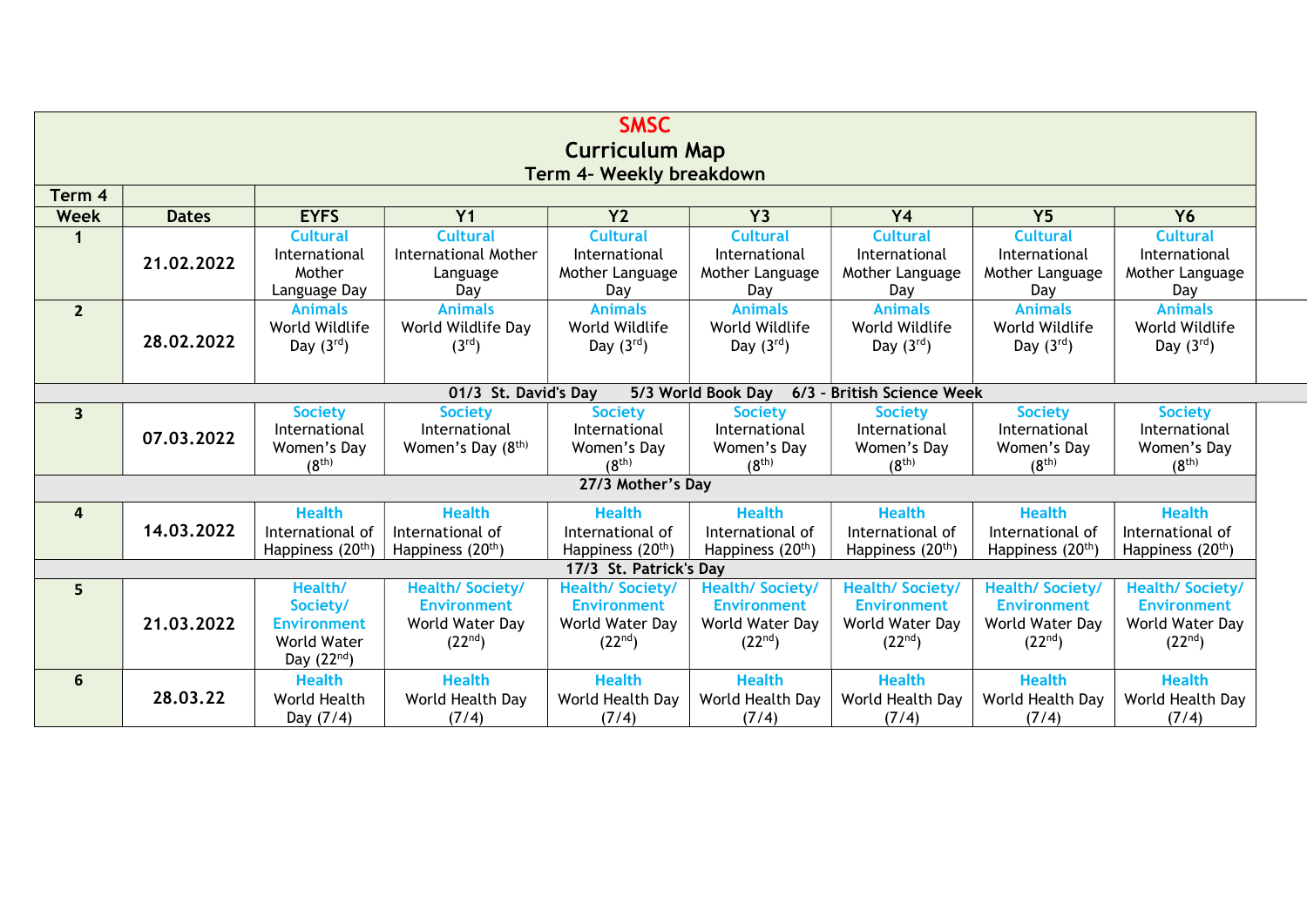| <b>SMSC</b>              |              |                                  |                                  |                                                        |                                  |                                  |                                  |                                  |  |  |
|--------------------------|--------------|----------------------------------|----------------------------------|--------------------------------------------------------|----------------------------------|----------------------------------|----------------------------------|----------------------------------|--|--|
| <b>Curriculum Map</b>    |              |                                  |                                  |                                                        |                                  |                                  |                                  |                                  |  |  |
| Term 5- Weekly breakdown |              |                                  |                                  |                                                        |                                  |                                  |                                  |                                  |  |  |
| Term 5                   |              |                                  |                                  |                                                        |                                  |                                  |                                  |                                  |  |  |
| Week                     | <b>Dates</b> | <b>EYFS</b>                      | Y <sub>1</sub>                   | Y <sub>2</sub>                                         | <b>Y3</b>                        | <b>Y4</b>                        | Y <sub>5</sub>                   | <b>Y6</b>                        |  |  |
| 1                        | 18,04,2022   | <b>Protective</b>                | <b>Protective</b>                | <b>Protective</b>                                      | <b>Protective</b>                | <b>Protective</b>                | <b>Protective</b>                | <b>Protective</b>                |  |  |
|                          |              | <b>Behaviours</b>                | <b>Behaviours</b>                | <b>Behaviours</b>                                      | <b>Behaviours</b>                | <b>Behaviours</b>                | <b>Behaviours</b>                | <b>Behaviours</b>                |  |  |
|                          |              |                                  |                                  | 23/4 St. George's Day                                  |                                  |                                  |                                  |                                  |  |  |
| $\overline{2}$           |              | <b>Health/Society/</b>           | <b>Health/Society/</b>           | <b>Health/Society/</b>                                 | <b>Health/Society/</b>           | <b>Health/Society/</b>           | Health/ Society/                 | <b>Health/Society/</b>           |  |  |
|                          | 25.04.2022   | <b>Environment</b>               | <b>Environment</b>               | <b>Environment</b>                                     | <b>Environment</b>               | <b>Environment</b>               | <b>Environment</b>               | <b>Environment</b>               |  |  |
|                          |              | Earth Day                        | Earth Day                        | Earth Day                                              | Earth Day                        | Earth Day                        | Earth Day                        | Earth Day                        |  |  |
|                          |              | (22 <sup>nd</sup> )              | (22 <sup>nd</sup> )              | $(22^{nd})$                                            | $(22^{nd})$                      | $(22^{nd})$                      | $(22^{nd})$                      | (22 <sup>nd</sup> )              |  |  |
| $\mathbf{3}$             | 02.05.2022   | <b>Cultural</b>                  | <b>Cultural</b>                  | <b>Cultural</b>                                        | <b>Cultural</b>                  | <b>Cultural</b>                  | <b>Cultural</b>                  | <b>Cultural</b>                  |  |  |
|                          |              | Ramadan<br><b>Health/Society</b> | Ramadan<br><b>Health/Society</b> | Ramadan<br><b>Health/Society</b>                       | Ramadan<br><b>Health/Society</b> | Ramadan<br><b>Health/Society</b> | Ramadan<br><b>Health/Society</b> | Ramadan<br><b>Health/Society</b> |  |  |
| 4                        |              | <b>World Red Cross</b>           | World Red Cross and              | <b>World Red Cross</b>                                 | <b>World Red Cross</b>           | <b>World Red Cross</b>           | <b>World Red Cross</b>           | <b>World Red Cross</b>           |  |  |
|                          | 09.05.2022   |                                  |                                  |                                                        |                                  |                                  |                                  |                                  |  |  |
|                          |              | and Red Crescent                 | Red Crescent Day                 | and Red Crescent                                       | and Red Crescent                 | and Red Crescent                 | and Red Crescent                 | and Red Crescent                 |  |  |
|                          |              | Day $(8th)$                      | $(8^{th})$                       | Day $(8th)$                                            | Day $(8th)$                      | Day $(8th)$                      | Day $(8th)$                      | Day $(8th)$                      |  |  |
|                          |              |                                  |                                  | 3/5 Deaf Awareness Week                                |                                  |                                  |                                  |                                  |  |  |
| 5                        |              | <b>Society</b>                   | <b>Society</b>                   | <b>Society</b>                                         | <b>Society</b>                   | <b>Society</b>                   | <b>Society</b>                   | <b>Society</b>                   |  |  |
|                          | 16.05.2022   | International Day                | International Day of             | International Day                                      | International Day                | International Day                | International Day                | International Day                |  |  |
|                          |              | of Families                      | <b>Families</b>                  | of Families                                            | of Families                      | of Families                      | of Families                      | of Families                      |  |  |
|                          |              | $(15^{th})$                      | $(15^{th})$                      | $(15^{th})$                                            | $(15^{th})$                      | $(15^{th})$                      | $(15^{th})$                      | $(15^{th})$                      |  |  |
| 6                        |              | <b>Society</b>                   | <b>Society</b>                   | <b>Society</b>                                         | <b>Society</b>                   | <b>Society</b>                   | <b>Society</b>                   | <b>Society</b>                   |  |  |
|                          | 23.05.2022   | World Day for                    | World Day for                    | World Day for                                          | World Day for                    | World Day for                    | World Day for                    | World Day for                    |  |  |
|                          |              | <b>Cultural Diversity</b>        | <b>Cultural Diversity</b>        | <b>Cultural Diversity</b>                              | <b>Cultural Diversity</b>        | <b>Cultural Diversity</b>        | <b>Cultural Diversity</b>        | <b>Cultural Diversity</b>        |  |  |
|                          |              | (21st)                           | (21st)                           | (21st)                                                 | (21st)                           | (21st)                           | (21st)                           | (21st)                           |  |  |
|                          |              |                                  |                                  | TBC Walk to School Week / Mental Health Awareness Week |                                  |                                  |                                  |                                  |  |  |